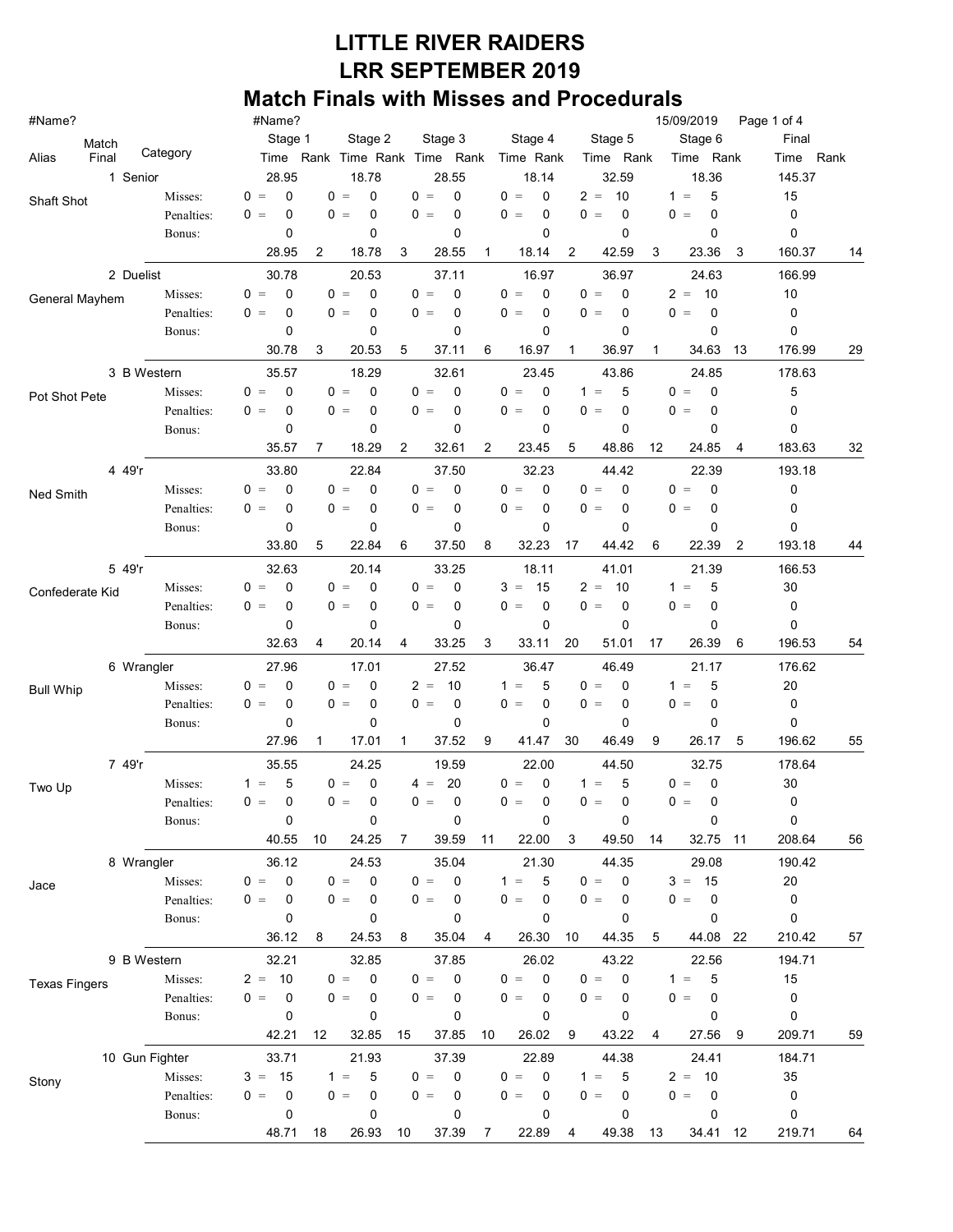| #Name?                  |                       | #Name?                        |                          |                                             |                       |                      | 15/09/2019                    | Page 2 of 4       |
|-------------------------|-----------------------|-------------------------------|--------------------------|---------------------------------------------|-----------------------|----------------------|-------------------------------|-------------------|
| Match                   |                       | Stage 1                       | Stage 2                  | Stage 3                                     | Stage 4               | Stage 5              | Stage 6                       | Final             |
| Final<br>Alias          | Category              |                               | Time Rank Time Rank Time | Rank                                        | Time Rank             | Time Rank            | Time Rank                     | Rank<br>Time      |
|                         | 11 Silver Senior      | 31.30                         | 20.37                    | 49.60                                       | 23.78                 | 38.47                | 20.22                         | 183.74            |
| <b>Grizzly Grumps</b>   | Misses:               | 10<br>$2 =$                   | 5<br>$1 =$               | 5<br>$1 =$                                  | $0 =$<br>0            | $0 =$<br>0           | 15<br>$3 =$                   | 35                |
|                         | Penalties:            | $0 =$<br>$\Omega$             | 0<br>0<br>$=$            | 0<br>0<br>$=$                               | $0 =$<br>0            | 0<br>0<br>$=$        | 0<br>0<br>$\equiv$            | 0                 |
|                         | Bonus:                | 0<br>41.30                    | 0<br>25.37<br>11         | 0<br>9<br>54.60                             | 0<br>25<br>23.78<br>7 | 0<br>2<br>38.47      | 0<br>35.22<br>14              | 0<br>218.74<br>68 |
|                         |                       |                               |                          |                                             |                       |                      |                               |                   |
|                         | 12 Duelist<br>Misses: | 34.40<br>$\mathbf 0$<br>$0 =$ | 27.88<br>5<br>$1 =$      | 36.57<br>$2 =$<br>10                        | 31.70<br>$0 =$<br>0   | 41.05<br>5<br>$1 =$  | 30.00<br>$\mathbf 0$<br>$0 =$ | 201.60<br>20      |
| <b>Tony Diablo</b>      | Penalties:            | $0 =$<br>0                    | 0<br>$0 =$               | $0 =$<br>0                                  | $0 =$<br>0            | $0 =$<br>0           | 1<br>10<br>$=$                | 10                |
|                         | Bonus:                | 0                             | 0                        | 0                                           | 0                     | 0                    | 0                             | 0                 |
|                         |                       | 34.40                         | 32.88<br>6               | 46.57<br>16                                 | 31.70<br>15<br>13     | 46.05<br>8           | 40.00<br>18                   | 231.60<br>76      |
|                         | 13 Silver Senior      | 37.81                         | 20.28                    | 34.77                                       | 23.94                 | 39.80                | 22.05                         | 178.65            |
|                         | Misses:               | 5<br>$1 =$                    | 15<br>$3 =$              | 5<br>$1 =$                                  | $0 =$<br>0            | $2 =$<br>10          | 5<br>1<br>$=$                 | 40                |
| Idaho                   | Penalties:            | $0 =$<br>0                    | $0 =$<br>0               | 0<br>0<br>$\qquad \qquad =$                 | $0 =$<br>0            | 0<br>0<br>$=$        | 0<br>0<br>$=$                 | 0                 |
|                         | Bonus:                | 0                             | 0                        | 0                                           | 0                     | 0                    | 0                             | 0                 |
|                         |                       | 42.81                         | 35.28<br>14              | 39.77<br>20                                 | 12<br>23.94<br>8      | 49.80<br>15          | 27.05<br>8                    | 218.65<br>77      |
|                         | 14 Ladies 49'r        | 999.00                        | 32.93                    | 42.89                                       | 26.96                 | 42.13                | 21.16                         | 1,165.07          |
| Cheyenne Jack           | Misses:               | $0 =$<br>0                    | 5<br>$1 =$               | $1 =$<br>5                                  | $0 =$<br>0            | $1 =$<br>5           | 0<br>0<br>$\equiv$            | 15                |
|                         | Penalties:            | 0<br>$0 =$                    | $0 =$<br>0               | $0 =$<br>0                                  | $0 =$<br>0            | $0 =$<br>0           | $0 =$<br>0                    | 0                 |
|                         | Bonus:                | 0                             | 0                        | 0                                           | 0                     | $\mathbf 0$          | 0                             | 0                 |
|                         |                       | 999.00                        | 37.93<br>34              | 25<br>47.89                                 | 26.96<br>17<br>11     | 47.13<br>10          | 21.16<br>1                    | 1,180.07<br>98    |
|                         | 15 Silver Senior      | 999.00                        | 25.02                    | 999.00                                      | 23.74                 | 45.03                | 26.60                         | 2,118.39          |
| Molly Dooka             | Misses:               | $\Omega$<br>$0 =$             | 5<br>$1 =$               | 0<br>0<br>$\hspace{0.1cm} = \hspace{0.1cm}$ | $0 =$<br>0            | $0 =$<br>$\Omega$    | $0 =$<br>0                    | 5                 |
|                         | Penalties:            | 0<br>$0 =$                    | 0<br>$0 =$               | $0 =$<br>0                                  | $0 =$<br>0            | $0 =$<br>0           | 0<br>$0 =$                    | 0                 |
|                         | Bonus:                | 0                             | 0                        | 0                                           | 0                     | 0                    | 0                             | 0                 |
|                         |                       | 999.00                        | 34<br>30.02              | 999.00<br>12                                | 34<br>23.74<br>6      | 45.03<br>7           | 26.60<br>7                    | 2,123.39<br>100   |
|                         | 16 49'r               | 44.80                         | 24.90                    | 35.64                                       | 31.86                 | 42.35                | 35.96                         | 215.51            |
| <b>Blazing Dutchman</b> | Misses:               | 10<br>$2 =$                   | $2 =$<br>10              | $0 =$<br>0                                  | $0 =$<br>0            | $2 =$<br>10          | 5<br>1<br>$\equiv$            | 35                |
|                         | Penalties:            | 10<br>$1 =$                   | $0 =$<br>0               | $0 =$<br>0                                  | $0 =$<br>0            | $1 =$<br>10          | 0<br>$0 =$                    | 20                |
|                         | Bonus:                | 0                             | 0                        | 0                                           | 0                     | 0                    | 0                             | 0                 |
|                         |                       | 64.80                         | 27<br>34.90              | 35.64<br>19                                 | 5<br>31.86<br>14      | 62.35<br>21          | 40.96<br>20                   | 270.51<br>106     |
|                         | 17 Duelist            | 42.58                         | 34.03                    | 46.57                                       | 27.17                 | 49.51                | 33.39                         | 233.25            |
| Darky                   | Misses:               | $\mathbf 0$<br>$0 =$          | 5<br>$1 =$               | 5<br>$1 =$                                  | 5<br>$1 =$            | $2 =$<br>10          | 5<br>1<br>$\, =$              | 30                |
|                         | Penalties:<br>Bonus:  | $0 =$<br>0<br>0               | $0 =$<br>0<br>0          | $0 =$<br>0<br>0                             | $0 =$<br>0<br>0       | $0 =$<br>0<br>0      | $0 =$<br>0<br>0               | 0<br>$\pmb{0}$    |
|                         |                       | 42.58                         | 39.03<br>13              | 51.57<br>26                                 | 20<br>32.17<br>16     | 59.51<br>20          | 38.39<br>16                   | 263.25<br>111     |
|                         | 18 Wrangler           | 44.29                         | 30.60                    | 38.55                                       | 30.84                 | 52.78                | 28.20                         | 225.26            |
|                         | Misses:               | $\mathbf 0$<br>$0 =$          | $0 =$<br>0               | 5<br>$1 =$                                  | 5<br>$1 =$            | 10<br>$2 =$          | 5<br>$1 =$                    | 25                |
| Angel Eyes              | Penalties:            | $0 =$<br>0                    | $0 =$<br>0               | $0 =$<br>0                                  | $0 =$<br>0            | 10<br>$1 =$          | 10<br>$1 =$                   | $20\,$            |
|                         | Bonus:                | 0                             | 0                        | 0                                           | 0                     | 0                    | 0                             | 0                 |
|                         |                       | 44.29                         | 30.60<br>15              | 43.55<br>13                                 | 35.84<br>22<br>13     | 72.78<br>27          | 43.20<br>21                   | 270.26<br>111     |
|                         | 19 Junior Girls       | 48.65                         | 28.98                    | 45.81                                       | 37.37                 | 69.60                | 30.49                         | 260.90            |
| Maddie Ross             | Misses:               | 15<br>$3 =$                   | 5<br>$1 =$               | 0<br>$0 =$                                  | $\mathbf 0$<br>$0 =$  | $\mathbf 0$<br>$0 =$ | $\mathbf 0$<br>$0 =$          | 20                |
|                         | Penalties:            | $\mathbf 0$<br>$0 =$          | $\pmb{0}$<br>$0 =$       | $0 =$<br>0                                  | $0 =$<br>0            | 0<br>$\, =$<br>0     | $0 =$<br>0                    | 0                 |
|                         | Bonus:                | 0                             | 0                        | 0                                           | 0                     | 0                    | 0                             | 0                 |
|                         |                       | 63.65                         | 33.98<br>25              | 45.81<br>18                                 | 37.37<br>25<br>14     | 69.60<br>23          | 30.49<br>10                   | 280.90<br>115     |
|                         | 20 Lady Wrangler      | 49.67                         | 33.36                    | 47.31                                       | 32.68                 | 69.53                | 48.84                         | 281.39            |
| <b>Tucson Sally</b>     | Misses:               | $0 =$<br>$\mathbf 0$          | $\pmb{0}$<br>$0 =$       | 0<br>$0 =$                                  | $0 =$<br>$\mathbf 0$  | $0 =$<br>$\mathbf 0$ | $0 =$<br>0                    | 0                 |
|                         | Penalties:            | $0 =$<br>0                    | $0 =$<br>0               | $0 =$<br>0                                  | $0 =$<br>0            | $0 =$<br>$\mathbf 0$ | $0 =$<br>0                    | 0                 |
|                         | Bonus:                | 0                             | 0                        | 0                                           | 0                     | 0                    | 0                             | 0                 |
|                         |                       | 49.67                         | 21<br>33.36              | 47.31<br>17                                 | 32.68<br>19<br>16     | 69.53<br>22          | 48.84<br>26                   | 281.39<br>121     |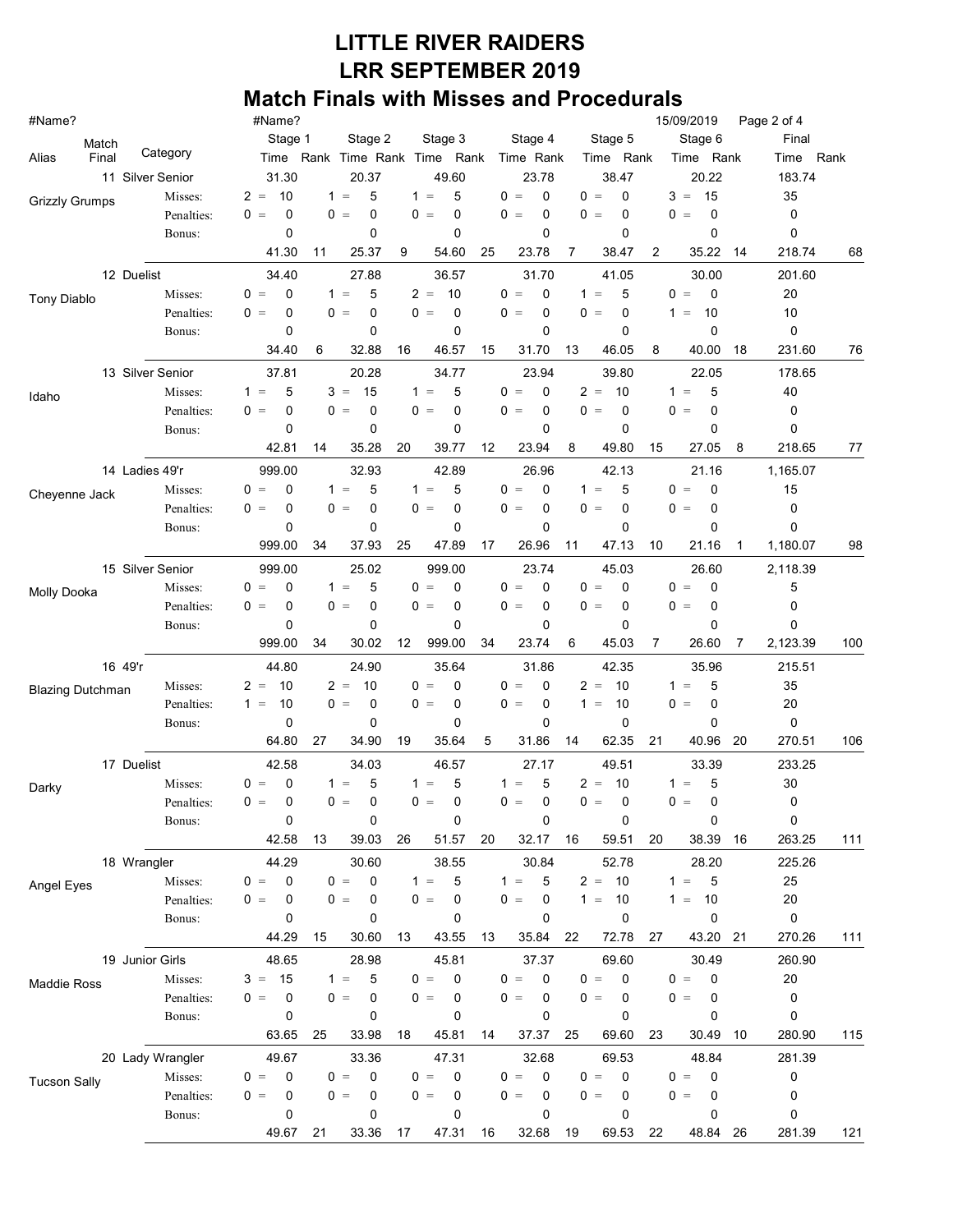| #Name?             |                       | #Name?<br>15/09/2019<br>Page 3 of 4 |                          |                                                               |                      |                          |                                            |                |      |  |  |  |  |  |
|--------------------|-----------------------|-------------------------------------|--------------------------|---------------------------------------------------------------|----------------------|--------------------------|--------------------------------------------|----------------|------|--|--|--|--|--|
| Match              | Stage 1               | Stage 2                             | Stage 3                  | Stage 4                                                       | Stage 5              | Stage 6                  | Final                                      |                |      |  |  |  |  |  |
| Alias<br>Final     | Category              |                                     |                          | Time Rank Time Rank Time Rank                                 | Time Rank            | Time Rank                | Time Rank                                  | Time           | Rank |  |  |  |  |  |
| 21 Senior          |                       | 48.61                               | 31.81                    | 49.77                                                         | 38.52                | 58.98                    | 63.92                                      | 291.61         |      |  |  |  |  |  |
| OO Buck            | Misses:               | $\Omega$<br>$0 =$                   | $0 =$<br>0               | $0 =$<br>$\Omega$                                             | $0 =$<br>0           | $0 =$<br>0               | 0<br>$0 =$                                 | 0              |      |  |  |  |  |  |
|                    | Penalties:            | 0<br>$0 =$                          | 0<br>$0 =$               | 0<br>0<br>$\hspace{0.1cm} = \hspace{0.1cm}$                   | $0 =$<br>0           | 0<br>0<br>$=$            | 0<br>0<br>$=$                              | 0              |      |  |  |  |  |  |
|                    | Bonus:                | 0                                   | 0                        | 0                                                             | 0                    | 0                        | 0                                          | 0              |      |  |  |  |  |  |
|                    |                       | 48.61                               | 31.81<br>17              | 49.77<br>14                                                   | 38.52<br>18          | 27<br>58.98              | 18<br>63.92                                | 33<br>291.61   | 127  |  |  |  |  |  |
| 22 Cowgirl         |                       | 47.14                               | 29.23                    | 67.40                                                         | 32.14                | 61.72                    | 51.24                                      | 288.87         |      |  |  |  |  |  |
| Shaft Shot Squaw   | Misses:               | 0<br>$0 =$                          | 0<br>$0 =$               | 35<br>$7 =$                                                   | $0 =$<br>0           | $2 =$<br>10              | $\mathbf 0$<br>$0 =$                       | 45             |      |  |  |  |  |  |
|                    | Penalties:            | $0 =$<br>0                          | $0 =$<br>0               | $0 =$<br>0                                                    | $0 =$<br>0           | $0 =$<br>$\mathbf 0$     | $0 =$<br>$\mathbf 0$                       | 0              |      |  |  |  |  |  |
|                    | Bonus:                | 0                                   | 0                        | 0                                                             | 0                    | 0                        | 0                                          | 0              |      |  |  |  |  |  |
|                    |                       | 47.14                               | 29.23<br>16              | 102.40<br>11                                                  | 32<br>32.14          | 15<br>71.72              | 26<br>51.24                                | 333.87<br>28   | 128  |  |  |  |  |  |
| 23 49'r            |                       | 41.19                               | 35.30                    | 53.85                                                         | 46.23                | 50.81                    | 27.45                                      | 254.83         |      |  |  |  |  |  |
| Chilli             | Misses:               | 10<br>$2 =$                         | 0<br>$0 =$               | 0<br>$\Omega$<br>$=$                                          | $0 =$<br>0           | 0<br>0<br>$=$            | 0<br>0<br>$=$                              | 10             |      |  |  |  |  |  |
|                    | Penalties:            | $0 =$<br>0                          | 0<br>$0 =$               | 0<br>0<br>$=$                                                 | $0 =$<br>0           | 0<br>0<br>$=$            | 10<br>$1 =$                                | 10             |      |  |  |  |  |  |
|                    | Bonus:                | 0                                   | 0<br>35.30               | 0<br>53.85                                                    | 0<br>24              | 0                        | 0                                          | 0<br>274.83    |      |  |  |  |  |  |
|                    |                       | 51.19                               | 22                       | 21                                                            | 46.23                | 32<br>50.81              | 16<br>37.45                                | 15             | 130  |  |  |  |  |  |
| 24 Double Duelist  |                       | 49.16                               | 39.97                    | 45.63                                                         | 27.37                | 59.21                    | 36.56                                      | 257.90         |      |  |  |  |  |  |
| Doc Painter        | Misses:               | $0 =$<br>0<br>$0 =$                 | $0 =$<br>0<br>$0 =$      | $1 =$<br>5<br>$0 =$                                           | 5<br>$1 =$<br>$0 =$  | $0 =$<br>0<br>$0 =$      | 5<br>$1 =$                                 | 15             |      |  |  |  |  |  |
|                    | Penalties:            | 0<br>0                              | 0<br>0                   | 0<br>0                                                        | 0<br>0               | 0<br>$\mathbf 0$         | 10<br>$1 =$<br>0                           | 10<br>0        |      |  |  |  |  |  |
|                    | Bonus:                | 49.16                               | 19<br>39.97              | 27<br>50.63                                                   | 19<br>32.37          | 18<br>59.21              | 19<br>51.56                                | 29<br>282.90   | 131  |  |  |  |  |  |
|                    |                       |                                     |                          |                                                               |                      |                          |                                            |                |      |  |  |  |  |  |
| 25 Senior          |                       | 33.84<br>5                          | 999.00                   | 31.93                                                         | 32.14<br>5           | 42.60                    | 30.89                                      | 1,170.40       |      |  |  |  |  |  |
| <b>Murky Mick</b>  | Misses:<br>Penalties: | $1 =$<br>0<br>$0 =$                 | $0 =$<br>0<br>$0 =$<br>0 | 25<br>5<br>$\hspace{0.1cm} = \hspace{0.1cm}$<br>0<br>0<br>$=$ | $1 =$<br>10<br>$1 =$ | 5<br>$1 =$<br>$0 =$<br>0 | 10<br>$2 =$<br>0<br>0<br>$\qquad \qquad =$ | 50<br>10       |      |  |  |  |  |  |
|                    | Bonus:                | 0                                   | 0                        | 0                                                             | 0                    | $\mathbf 0$              | 0                                          | 0              |      |  |  |  |  |  |
|                    |                       | 38.84                               | 9<br>999.00              | 56.93<br>35                                                   | 26<br>47.14          | 33<br>47.60              | 11<br>40.89                                | 19<br>1,230.40 | 133  |  |  |  |  |  |
| 26 49'r            |                       |                                     | 36.38                    |                                                               | 28.29                |                          | 36.35                                      | 276.37         |      |  |  |  |  |  |
|                    | Misses:               | 68.07<br>5<br>$1 =$                 | 0<br>$0 =$               | 46.83<br>$1 =$<br>5                                           | $0 =$<br>0           | 60.45<br>30<br>$6 =$     | $2 =$<br>10                                | 50             |      |  |  |  |  |  |
| <b>Trapper Dan</b> | Penalties:            | $0 =$<br>0                          | $0 =$<br>0               | $0 =$<br>0                                                    | $0 =$<br>0           | $0 =$<br>0               | 0<br>0<br>$\, =$                           | 0              |      |  |  |  |  |  |
|                    | Bonus:                | 0                                   | 0                        | 0                                                             | 0                    | 0                        | 0                                          | 0              |      |  |  |  |  |  |
|                    |                       | 73.07                               | 32<br>36.38              | 23<br>51.83                                                   | 21<br>28.29          | 12<br>90.45              | 30<br>46.35                                | 326.37<br>24   | 142  |  |  |  |  |  |
| 27 Silver Senior   |                       | 57.01                               | 36.10                    | 54.04                                                         | 37.04                | 103.56                   | 38.13                                      | 325.88         |      |  |  |  |  |  |
|                    | Misses:               | $0 =$<br>0                          | $0 =$<br>0               | 5<br>$1 =$                                                    | $0 =$<br>0           | 0<br>0<br>$\quad =$      | 10<br>$2 =$                                | 15             |      |  |  |  |  |  |
| The Gambler        | Penalties:            | $0 =$<br>0                          | $0 =$<br>0               | $0 =$<br>0                                                    | $0 =$<br>0           | $0 =$<br>0               | 0<br>$0 =$                                 | 0              |      |  |  |  |  |  |
|                    | Bonus:                | 0                                   | 0                        | 0                                                             | 0                    | 0                        | 0                                          | 0              |      |  |  |  |  |  |
|                    |                       | 57.01                               | 36.10<br>24              | 22<br>59.04                                                   | 27<br>37.04          | 23<br>103.56             | 32<br>48.13 25                             | 340.88         | 153  |  |  |  |  |  |
| 28 49'r            |                       | 58.67                               | 35.04                    | 52.15                                                         | 34.99                | 60.90                    | 35.92                                      | 277.67         |      |  |  |  |  |  |
|                    | Misses:               | 10<br>$2 =$                         | 5<br>$1 =$               | $\mathbf 0$<br>$0 =$                                          | $0 =$<br>0           | $2 =$<br>10              | 20<br>$4 =$                                | 45             |      |  |  |  |  |  |
| Ima Kranky         | Penalties:            | 0<br>$0 =$                          | $0 =$<br>0               | $0 =$<br>0                                                    | $0 =$<br>0           | $0 =$<br>0               | 0<br>$0 =$                                 | 0              |      |  |  |  |  |  |
|                    | Bonus:                | 0                                   | 0                        | 0                                                             | 0                    | 0                        | 0                                          | 0              |      |  |  |  |  |  |
|                    |                       | 68.67                               | 30<br>40.04              | 52.15<br>28                                                   | 22<br>34.99          | 70.90<br>21              | 55.92<br>25                                | 322.67<br>30   | 156  |  |  |  |  |  |
| 29 Silver Senior   |                       | 60.05                               | 36.06                    | 63.33                                                         | 37.10                | 70.30                    | 35.82                                      | 302.66         |      |  |  |  |  |  |
| Pauhl Bearer       | Misses:               | 5<br>$1 =$                          | $2 = 10$                 | $0 =$<br>0                                                    | $0 =$<br>0           | $0 =$<br>0               | 10<br>$2 =$                                | 25             |      |  |  |  |  |  |
|                    | Penalties:            | 0<br>$0 =$                          | $0 =$<br>0               | $0 =$<br>0                                                    | $0 =$<br>0           | $0 =$<br>0               | 0<br>$0 =$                                 | 0              |      |  |  |  |  |  |
|                    | Bonus:                | 0                                   | 0                        | 0                                                             | 0                    | 0                        | 0                                          | 0              |      |  |  |  |  |  |
|                    |                       | 65.05                               | 46.06<br>28              | 63.33<br>30                                                   | 28<br>37.10          | 70.30<br>24              | 45.82<br>24                                | 327.66<br>23   | 157  |  |  |  |  |  |
| 30 Lady Wrangler   |                       | 76.00                               | 37.50                    | 70.88                                                         | 40.29                | 96.05                    | 39.95                                      | 360.67         |      |  |  |  |  |  |
| Rowdy Red Fraggle  | Misses:               | 0<br>$0 =$                          | 0<br>$0 =$               | 0<br>$0 =$                                                    | 0<br>$0 =$           | 5<br>$1 =$               | 0<br>$0 =$                                 | 5              |      |  |  |  |  |  |
|                    | Penalties:            | 0<br>$0 =$                          | $0 =$<br>0               | $0 =$<br>0                                                    | $0 =$<br>0           | $0 =$<br>0               | $0 =$<br>0                                 | 0              |      |  |  |  |  |  |
|                    | Bonus:                | 0                                   | 0                        | 0                                                             | 0                    | 0                        | 0                                          | 0              |      |  |  |  |  |  |
|                    |                       | 76.00                               | 33<br>37.50              | 70.88<br>24                                                   | 31<br>40.29          | 29<br>101.05             | 31<br>39.95                                | 365.67<br>17   | 165  |  |  |  |  |  |